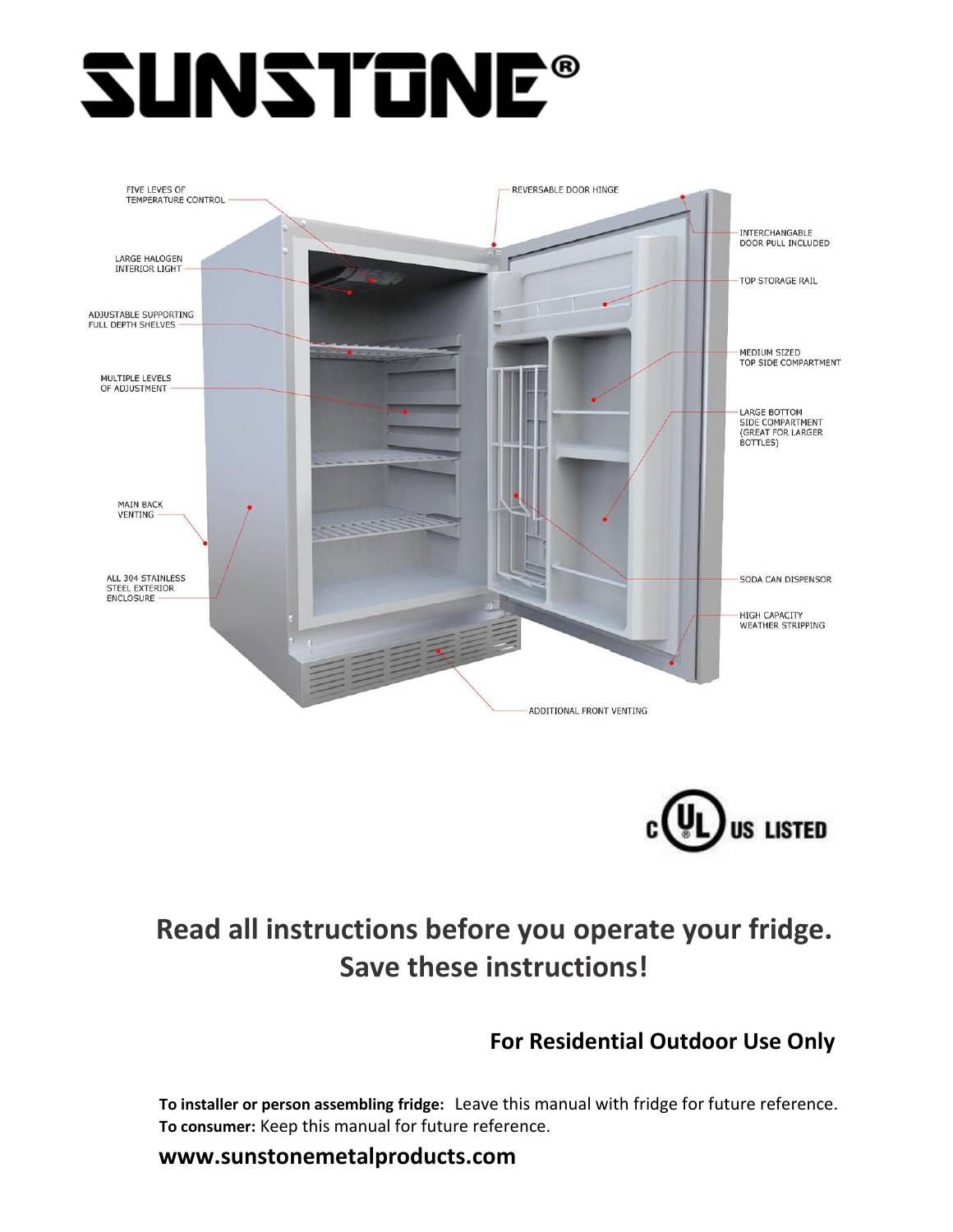# **Welcome & Congratulations**

Congratulations on your purchase of a new Sunstone Refrigerator! We are very proud of our product and we are completely committed to providing you with the best service possible. Your satisfaction is our #1 priority. Please read this manual carefully to understand all the instructions about how to install, operate and maintain for optimum performance and longevity. We know you'll enjoy your new refrigerator and thank you for choosing our product. We hope you consider us for future purchases.

#### **How to Obtain Service**

#### **1-888-934-9449**

Before you call Is the fridge plugged in? Have you set the temperature control?

Please make sure you have the following information:

**Model Number | Date of Purchase | Serial Number**. (The serial number can be located on the rating plate, which is located on the back side of refrigerator.)

|                                 | For warranty service, contact SUNSTONE Customer Service Department at (888)-934-9449 or email |
|---------------------------------|-----------------------------------------------------------------------------------------------|
|                                 | Must keep copy of your sales slip for proof of purchase.                                      |
| YOUR NAME                       | DATE OF PURCHASE                                                                              |
| ADDRESS                         |                                                                                               |
| MODEL NO                        | <b>SERIAL NO</b>                                                                              |
| COMPANY THAT YOU PURCHASED FROM |                                                                                               |

#### **Unpacking and Assembly**

Your Refrigerator arrives nearly ready to use and requires little assembly. Carefully follow these steps, unpack the grill, removing all packing material and protective film.

#### **Before Using Your Unit**

Remove the exterior and interior packing. Check to be sure you have all of the following parts: 2 Shelves, 1 Instruction Manual

Before connecting the unit to the power source, let it stand upright for approximately 2 hours. This will reduce the possibility of a malfunction in the cooling system from handling during transportation.

• Clean the interior surface with lukewarm water using a soft cloth.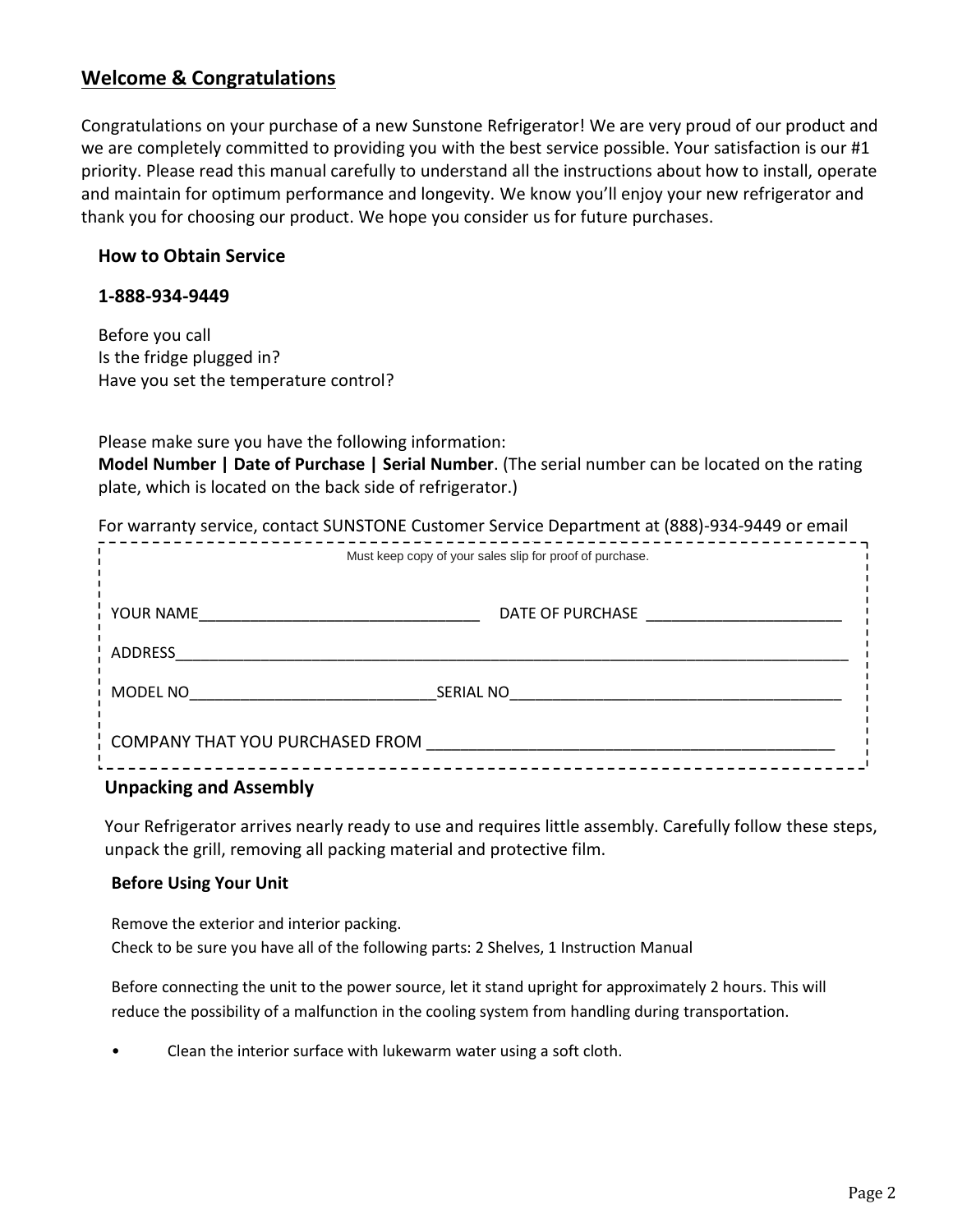# **INDEX DIRECTORY**

| <b>Installation &amp; Maintenance</b>   |    |     |
|-----------------------------------------|----|-----|
| Refrigerator Safety------------------   | 4  |     |
| Safety Guidelines--------------------   | 5  |     |
| Before Using Unit ------------------    | 6  |     |
| <b>Installation &amp; Assembly</b>      |    |     |
| Installing your Unit-----------------   | 7  |     |
| Electrical Connections--------------    | 8  |     |
| Reversible Door Swing ------------      | 9  |     |
| <b>Operating Your Unit</b>              |    |     |
| Setting Temperature Control-----        | 10 |     |
| Energy Saving Tips-------------------   | 10 | We  |
| Vacation Time ----------------------    | 10 | ma  |
| Moving Your Unit ------------------     | 10 | me  |
| <b>Specification and Parts list</b>     |    |     |
| Refrigerator Parts List--------------   | 11 |     |
| <b>Appendix</b>                         |    |     |
| Cleaning and maintenance -------        | 12 |     |
| Wiring Diagram --------------------     | 13 | ale |
| Troubleshooting --------------------    | 14 | yo  |
| Warranty ------------------------------ | 15 | Saf |
|                                         |    | "W  |



# **AWARNING**

**Read & understand** operators manual before using this

**Failure to follow operating** instructions could result in death or serious injury.

# **REFRIGERATOR SAFETY**

Your safety and the safety of others are very important.

We have provided many important safety messages in this manual for your appliance. Always read and obey all safety messages.

15 Safety Alert Symbol and either the words" DANGER", This is the Safety Alert Symbol. This symbol alerts you to potential hazards that can kill or injure you and others. All safety messages will follow the "WARNING" or "CAUTION".

> **ANDANGER:** Danger means that failure to heed this safety statement may result in severe personal injury or death.

**WARNING:** Warning means that failure to heed this safety statement may result in extensive product damage, serious personal injury, or death.

**CAUTION:** Caution means that failure to heed this safety statement may result in minor or moderate personal injury, property or equipment damage.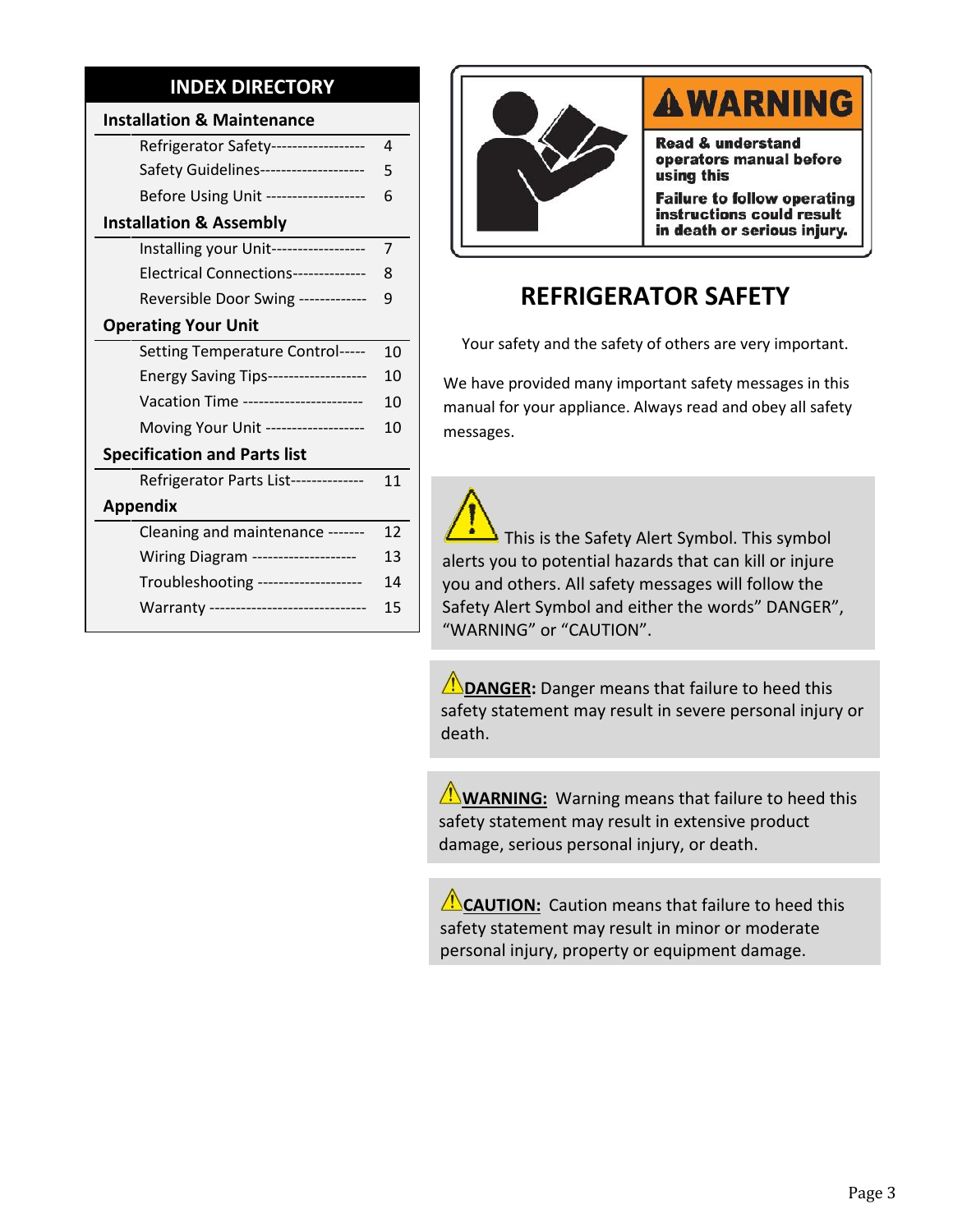# **INSTALLATION AND MAINTENANCE – Refrigerator Safety**

**IN** DANGER: Before the refrigerator is used, it must be properly positioned and installed as described in this manual, so read the manual carefully. To reduce the risk of fire, electrical shock or injury when using the refrigerator, follow basic precaution, including the following:

# **DANGERS:**

- Plug into a grounded 3-prong outlet, do not remove grounding prong, do not use an adapter, and do not use an extension cord.
- It is recommended that a separate circuit, serving only your refrigerator be provided. Use receptacles that cannot be turned off by a switch or pull chain.
- Never clean refrigerator parts with flammable fluids. These fumes can create a fire hazard or explosion. And do not store or use gasoline or other flammable vapors and liquids in the vicinity of this or any other appliance. The fumes can create a fire hazard or explosion.
- Before proceeding with cleaning and maintenance operations, make sure the power line of the unit is disconnected.
- Do not connect or disconnect the electric plug when your hands are wet.
- Unplug the refrigerator or disconnect power before cleaning or servicing. Failure to do so can result in electrical shock or death.
- Do not attempt to repair or replace any part of your refrigerator unless it is specifically recommended in this manual. All other servicing should be referred to a qualified technician.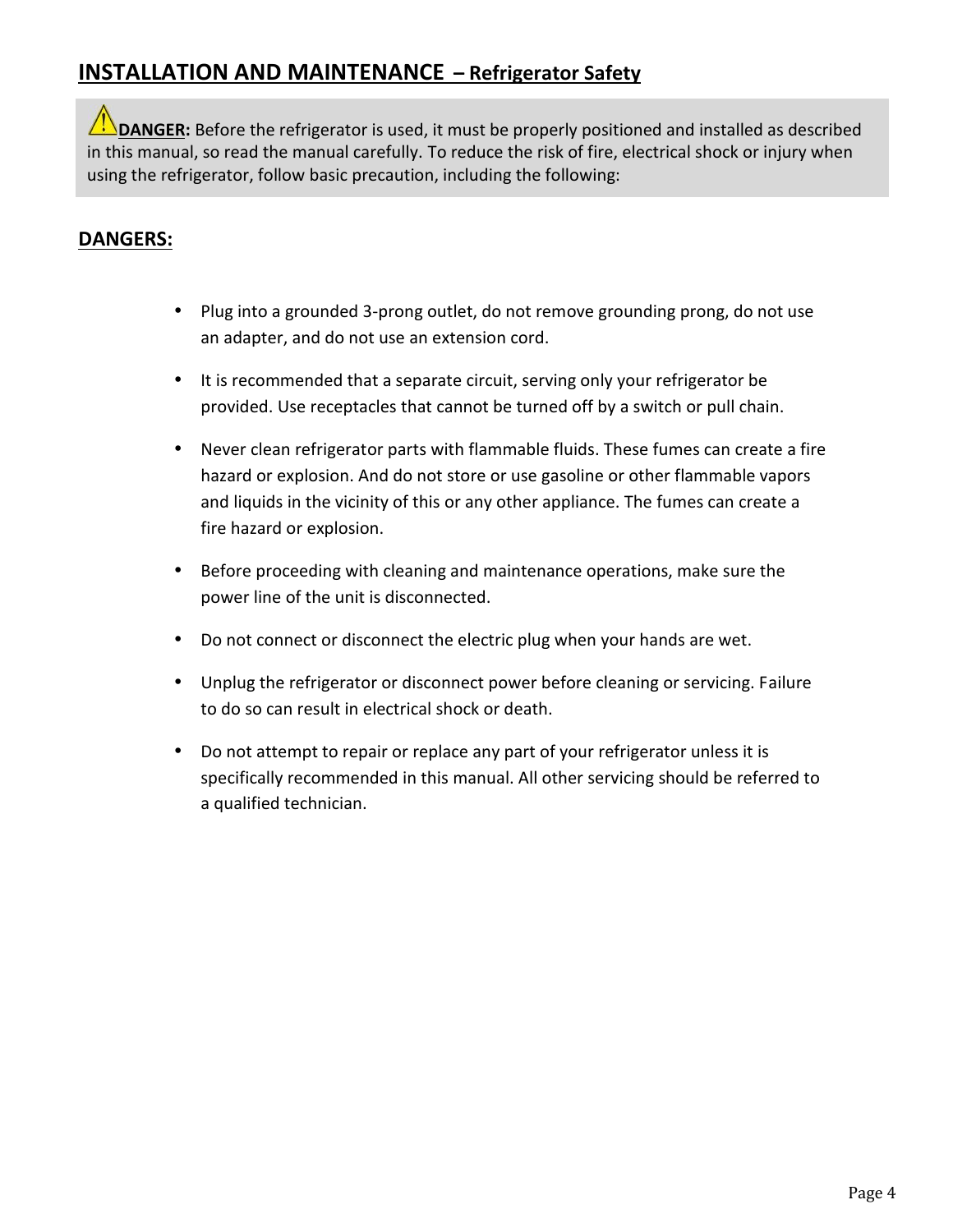# **INSTALLATION AND MAINTENANCE – Safety Guidelines**

# **WARNINGS:**

- Use two or more people to move and install refrigerator. Failure to do so can result in back or other injury.
- To ensure proper ventilation for your refrigerator, the front of the unit must be completely unobstructed. Choose a well-ventilated area with temperatures above 60°F (16°C) and below 90°F (32°C). This unit should be installed in an area protected from the direct elements, such as wind and rain.
- The refrigerator should not be located directly next to ovens, grills or other sources of high heat.
- The refrigerator must be installed with all electrical, water and drain connections in accordance with state and local codes. A standard electrical supply (115 V AC only, 60 Hz), properly grounded in accordance with the National Electrical Code and local codes and ordinances is required.
- Do not kink or pinch the power supply cord of refrigerator.
- The fuse (or circuit breaker) size should be 15 amps.
- It is important for the refrigerator to be leveled in order to work properly. You may need to make several adjustments to level it.
- All installation must be in accordance with local plumbing code requirements.
- Make certain that the pipes are not pinched or kinked or damaged during installations.
- Check for leaks after connection.
- Never allow children to operate, play with or crawl inside the refrigerator.
- Do not use solvent-based cleaning agents of abrasives on the interior. These cleaners may damage or discolor the interior.
- Do not use this apparatus for other than its intended purpose.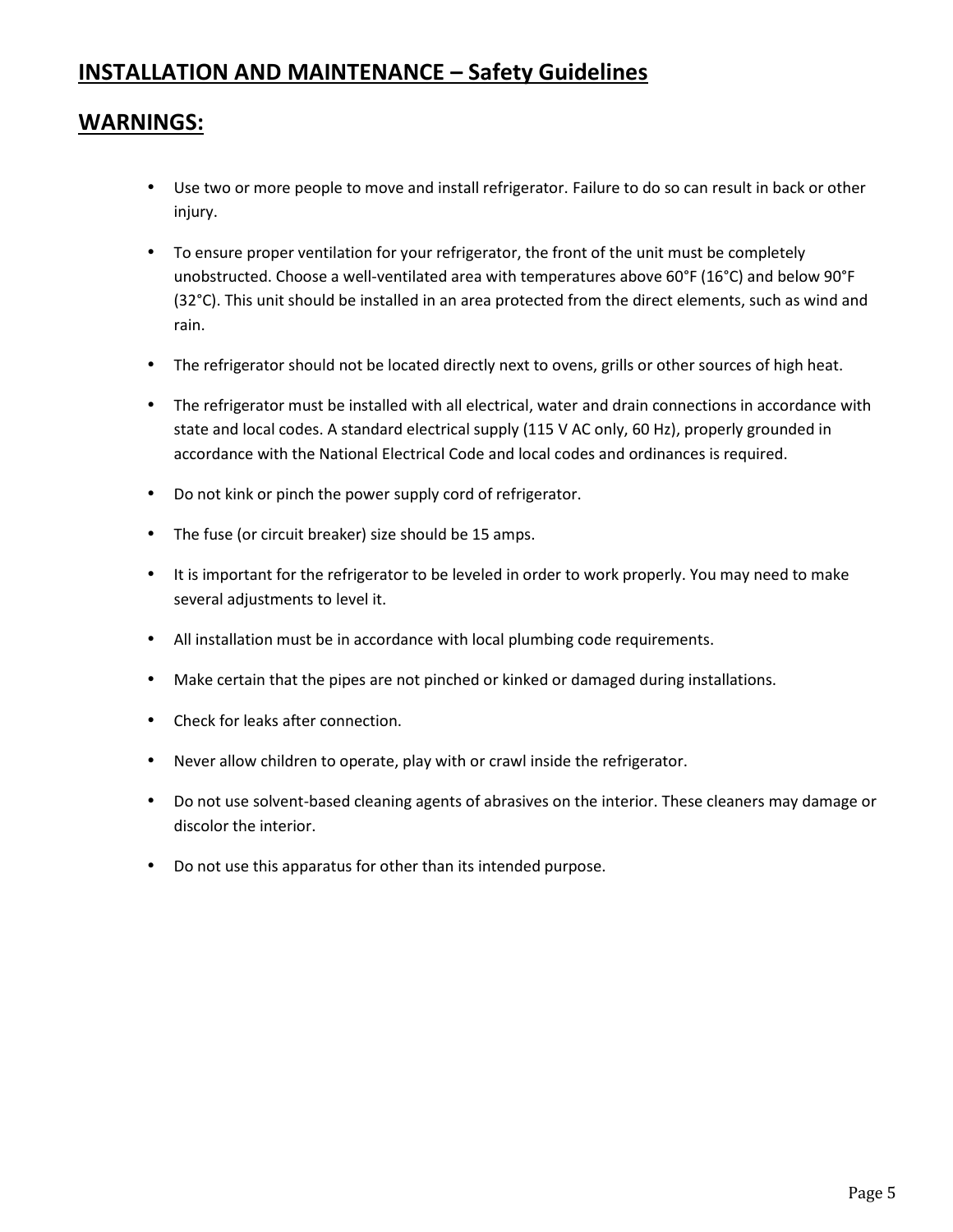# **INSTALLATION AND MAINTENANCE – Before Using Unit**

## **Setting the Temperature Control**

Your unit has only one control for regulating the temperature in the compartment. The temperature control is located on the upper right hand side of the compartment.

- The first time you turn the unit on, set the temperature control to "5".
- The range of the temperature control is from position "OFF" to "5". "1" is warmer and "5" is cooler. After 24 to 48 hours, adjust the temperature control to the setting that best suits your needs. The setting of "3" should be appropriate for home or office use.
- To turn the appliance off, turn the temperature control to "OFF".

# **Electrical Connection**

- Turning the temperature control to "OFF" position stops the cooling cycle but does not shut off the power to the unit.
- If the unit is unplugged, has lost power, or is turned off, you must wait 3 to 5 minutes before restarting the unit. If you attempt to restart before this time delay. the unit will not start.

# **Food Storage**

- Use plastic wrap to keep food and place evenly on wire rack or drawer.
- Let hot food cool down before put into this refrigerator for energy saving.
- Don't open door or drawer frequently.
- Keep gap between foods inside refrigerator.
- Keep food dry before storage.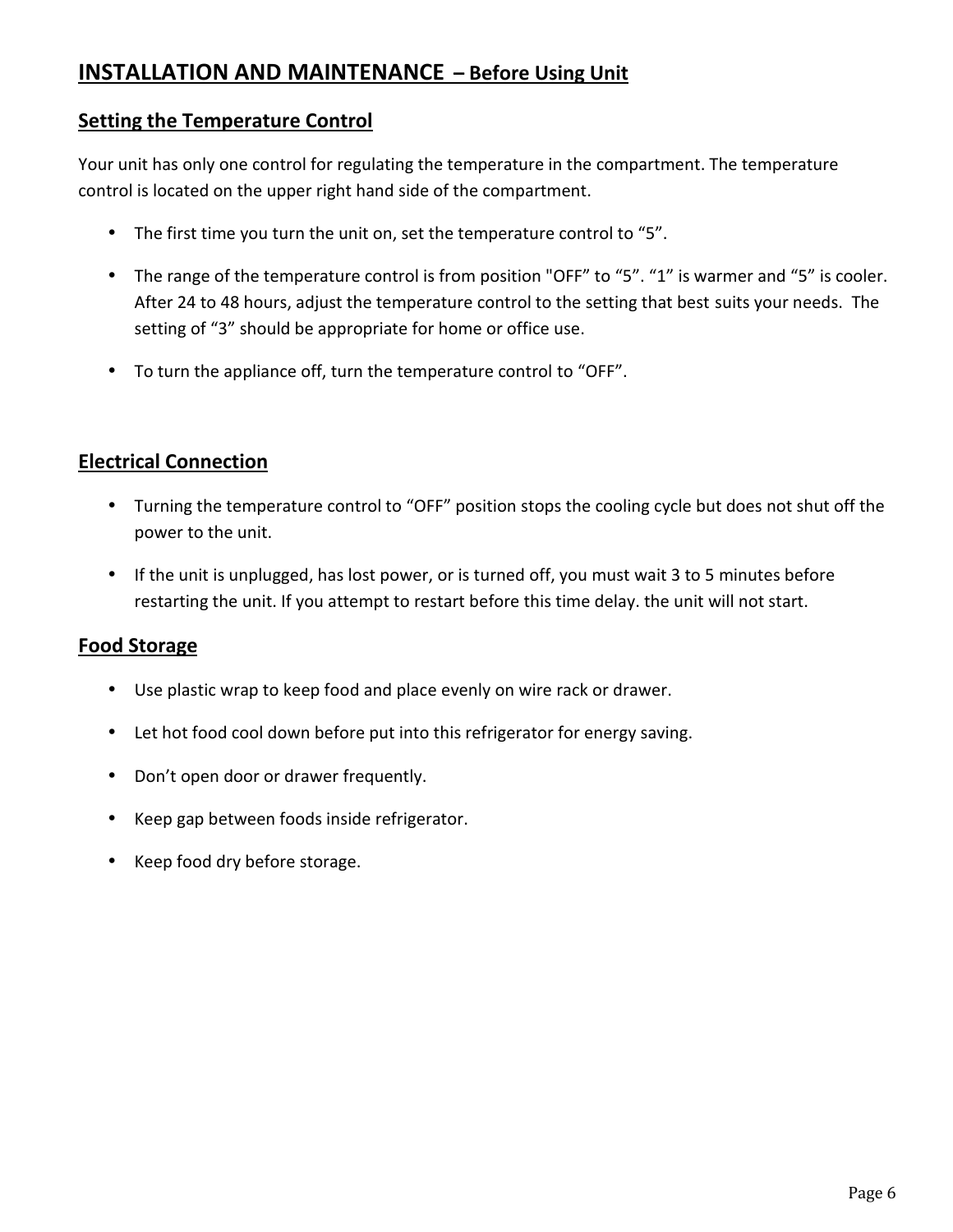# **INSTALLATION AND ASSEMBLY – Installing Your Unit**

# **Placement and Location**

- Remove food from refrigerator when power is out.
- Place your unit on a floor that is strong enough to support the unit when it is fully loaded. To level your unit, adjust the leveling legs at the bottom of the unit.
- Locate the unit away from direct sunlight and sources of heat (stove, heater, radiator, etc.). Direct sunlight may affect the acrylic coating and heat sources may increase electrical consumption. Extreme cold ambient temperatures may also cause the unit not to perform properly.
- Plug the unit into an exclusive, properly installed-grounded wall outlet. Do not under any circumstances cut or remove the third (ground) prong from the power cord. Any questions concerning power and/or grounding should be directed toward a certified electrician or an authorized Products service center.
- After plugging the appliance into a wall outlet, allow the unit to cool down for 2-3 hours before placing food in the refrigerator compartment.
- Unit Safety Clearance

| <b>BACK</b>  | $\geq 200$ mm |
|--------------|---------------|
| <b>FFT</b>   | $\geq 100$ mm |
| <b>RIGHT</b> | $\geq 100$ mm |
| 'NP          | $\geq 100$ mm |

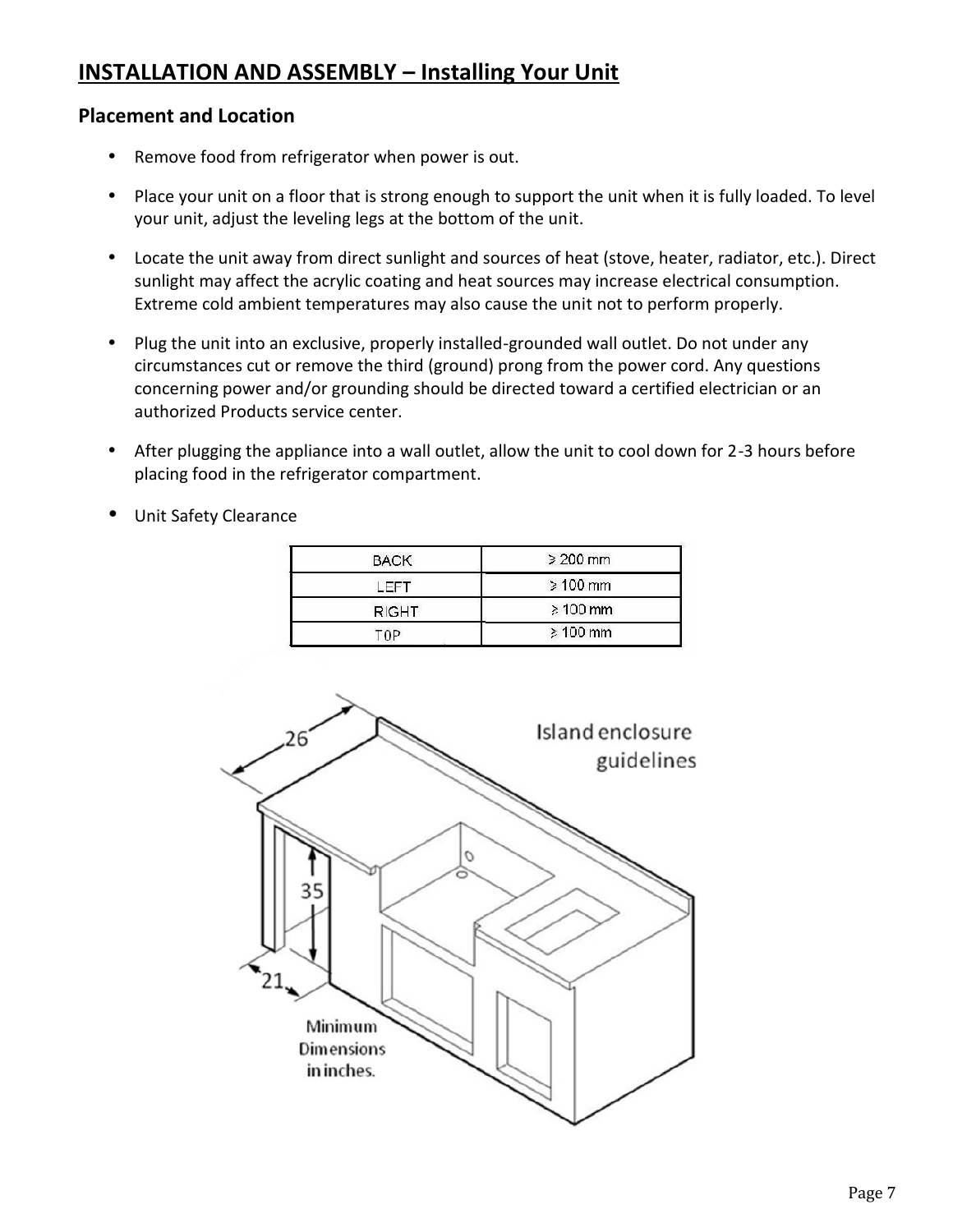# **INSTALLATION AND ASSEMBLY – Electrical Connection**

**WARNING:** Improper use of the grounded plug can result in the risk of electrical shock. If the power cord is damaged, have it replaced by an authorized service center.

This unit should be properly grounded for your safety. The power cord of this unit is equipped with a three-prong plug which mates with standard three prong wall outlets to minimize the possibility of electrical shock.

Do not under any circumstances cut or remove the third ground prong from the power cord supplied. For personal safety, this appliance must be properly grounded.

This unit requires a standard 115 Volt AC /60Hz electrical outlet with three-prong ground. Have the wall outlet and circuit checked by a qualified electrician to make sure the outlet is properly grounded. When a standard 2-prong wall outlet is encountered, it is your responsibility and obligation to have it replaced with a properly grounded 3-prong wall outlet.

The cord should be secured behind the unit and not left exposed or dangling to prevent accidental injury.

overloading house wiring circuits that could cause a fire hazard from overheating. Never unplug the unit The unit should always be plugged into its own individual electrical outlet which has a voltage rating that matches the rating label on the appliance. This provides the best performance and also prevent by pulling the power cord. Always grip the plug firmly and pull straight out from the receptacle. Repair or replace immediately all power cords that have become frayed or otherwise damaged. Do not use a cord that shows cracks or abrasion damage along its length or at either end. When moving the unit, be careful not to damage the power cord.

### **Extension Cord**

Because of potential safety hazards under certain conditions, it is strongly recommended that you do not use an extension cord with this unit. However, if you must use an extension cord it is absolutely necessary that it be a 3-wire grounding type appliance extension cord having a grounding type plug and outlet and that the electrical rating of the cord be 220 volts and at least 15 amperes.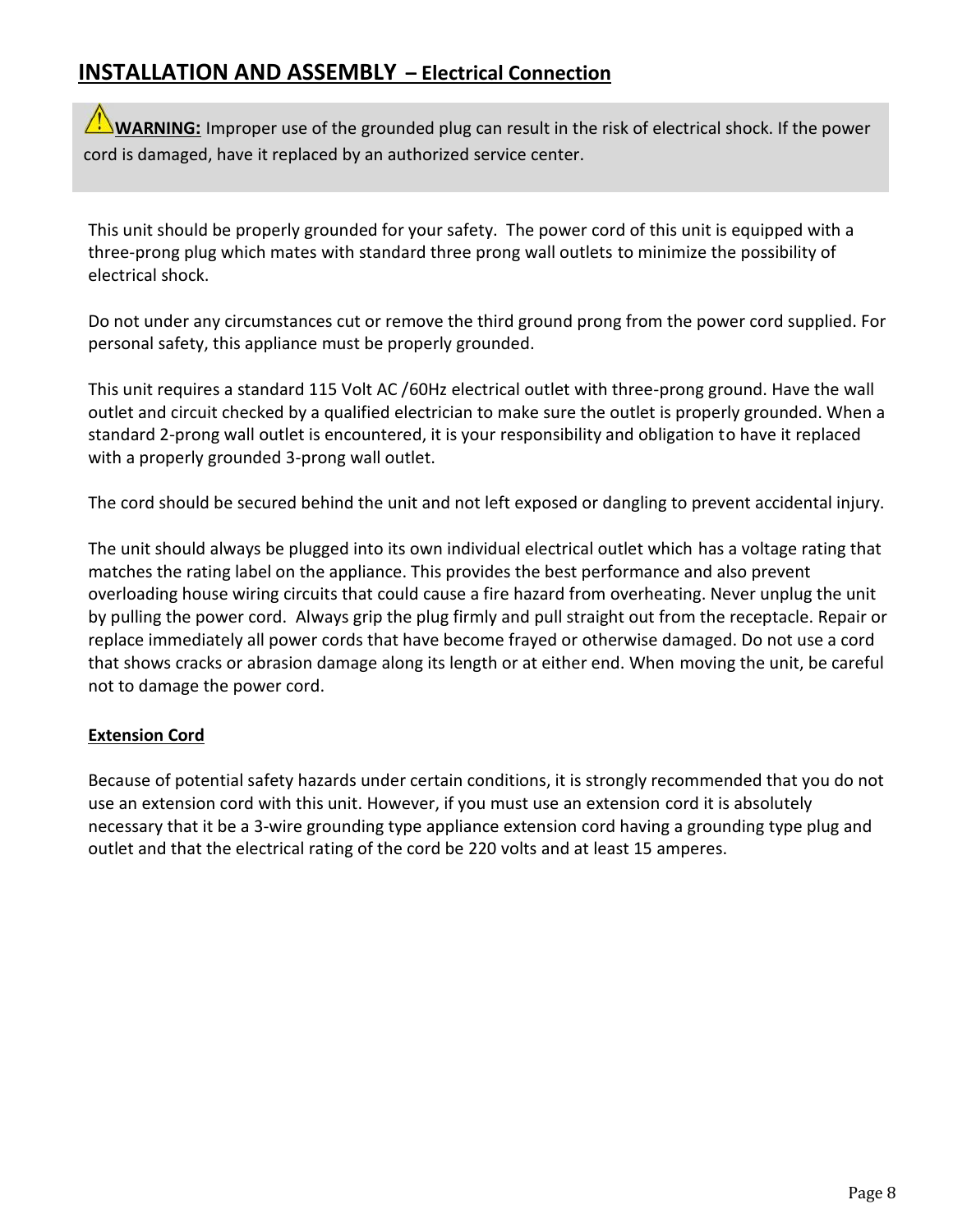# **INSTALLATION AND ASSEMBLY – Reversible Door Swing**

This refrigerator can be opened either from the left or right side. The default way of opening the door is from the right side. If you want to open the door from the left side, please follow the instructions below. Refer to figures 1 and 2 on the following page.

NOTE: All the removed parts must be well kept for the reinstallation of the door

- 1. Remove the three screws (5) that hold the lower door hinge (4), keep the hinge for later use.
- 2. Remove the door from the upper pin, and keep the padded surface upwards to prevent scratching.
- 3. Remove the upper hinge cover (1), remove the two screws (2), and hold the upper hinge (1), save the hinge for later use.
- 4. Remove the cover (7) and transfer it to the same location on the opposite side.



FIGURE 1 (Normal position) FIGURE 2 (Position after door reversal)

- Top Hinge ---------1
- Screw (3) ----------2
- Door----------------3
- Bottom Hinge----4
- Screw (3) ----------5
- Frame--------------6
- Hole Cover--------7
- 5. Insert the lower door hinge in the right side, fix the lower right hinge by tightening all the screws.
- 6. Remove the pin cap (9) from the right side of the upper frame of the door, and then transfer it to the same location on the opposite side.
- 7. Put the door on the Lower Door Hinge(5), keep the door level , and then fix the upper hinge(3) to the body(4) by the screws
- 8. Put on the upper hinge cover (1).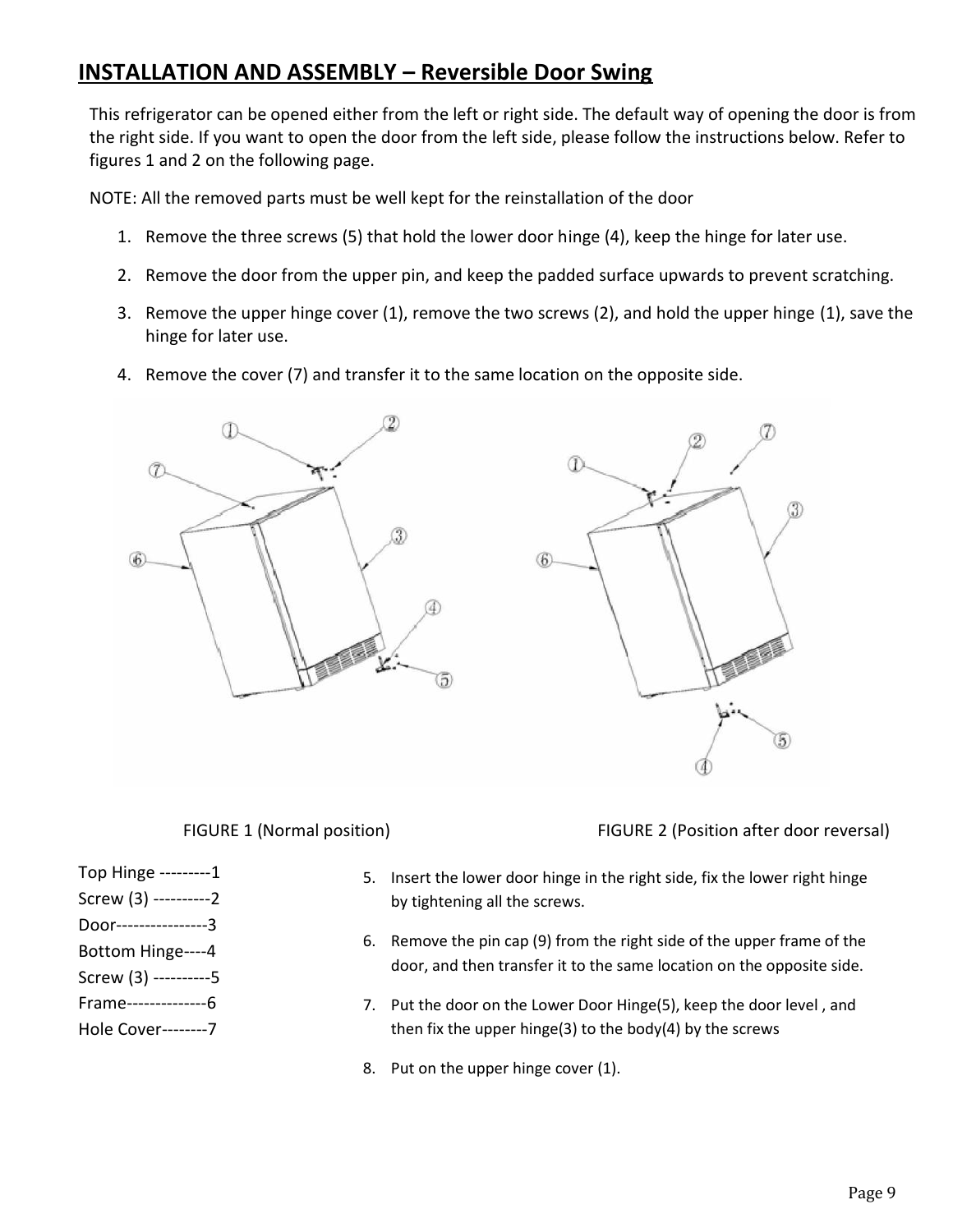# **Temperature Control**

Turning the temperature control to "OFF" position stops the cooling cycle but does not shut off the power to the unit. If the unit is unplugged, has lost power, or is turned off, you must wait 3 to 5 minutes before restarting the unit. If you attempt to restart before this time delay, the unit will not start. Your unit has only one control for regulating the temperature in the compartment. The temperature control is located on the upper right hand side of the compartment.

- The first time you turn the unit on, set the temperature control to "6".
- The range of the temperature control is from position "OFF" to "6". After 24 to 48 hours, adjust the temperature control to the setting that best suits your needs. The setting of "3" should be appropriate for home or office use.
- To turn the appliance off, turn the temperature control to"OFF".

# **Energy Saving Tips**

- The unit should be located in the coolest area of the room, away from heat producing appliances, and out of the direct sunlight.
- Let hot foods cool to room temperature before placing in the unit. Overloading the unit forces the compressor to run longer.
- Be sure to wrap foods properly, and wipe containers dry before placing them in the unit. This cuts down on frost build-up inside the unit.
- Unit storage bin should not be lined with aluminum foil, wax paper, or paper toweling. Liners interfere with cold air circulation, making the unit less efficient.
- Organize and label food to reduce door openings and extended searches. Remove as many items as needed at one time, and close the door as soon as possible.

# **Vacation Time**

**Short vacations:** Leave the unit operating during vacations of less than three weeks.

**Long vacations:** If the appliance will not be used for several months, remove all food and unplug the power cord. Clean and dry the interior thoroughly. To prevent odor and mold growth, leave the door open slightly: blocking it open if necessary.

# **Moving the Refrigerator**

- 1. Remove all the food.
- 2. Securely tape down all loose items inside your unit.
- 3. Turn the leveling legs up to the base to avoid damage.
- 4. Tape the door shut.
- 5. Be sure the unit stays secure in the upright position during transportation. Also protect the outside of unit with a blanket, or similar item.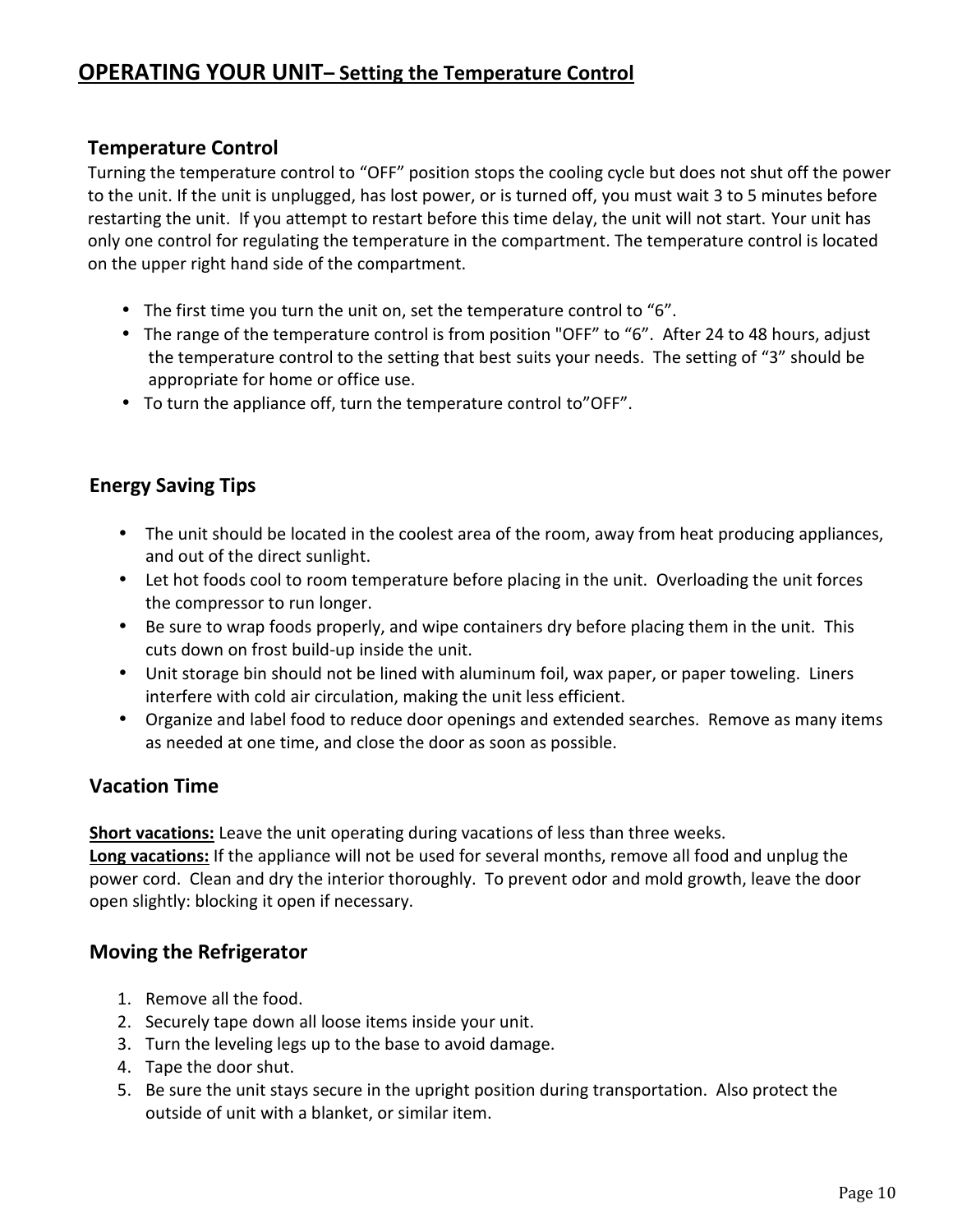# **SPECFICATION AND PARTS LIST- Model No. SAPFR21PRO**

|               | SAPFR21PRO Parts List           |               |                |
|---------------|---------------------------------|---------------|----------------|
| No            | <b>Description</b>              | Qty           | Part No.       |
| 1             | Light Lens Cover                | 1             | <b>FR-LTC</b>  |
| $\mathcal{P}$ | <b>Temperature Control Knob</b> | 1             | <b>FR-TCK</b>  |
| 3             | <b>Upper Shelves</b>            | $\mathcal{P}$ | <b>FR-UPSH</b> |
| 4             | Lower Shelf                     | 1             | <b>FR-LRSH</b> |
| 5             | Leveling Leg                    | 4             | FR-LFG         |
| 6             | <b>Venting Grid</b>             | 1             | <b>FR-VFNT</b> |
| 7             | <b>Bottom Hinge</b>             | 1             | <b>FR-BTHG</b> |
| 8             | Door                            | 1             | FR-DR          |
| 9             | Door Bar                        | $\mathcal{P}$ | <b>FR-DRBR</b> |
| 10            | Can Dispenser                   | 1             | <b>FR-CNDS</b> |
| 11            | <b>Condiment Bar</b>            | 1             | <b>FR-CDBR</b> |
| 12            | Top Hinge                       | 1             | <b>FR-TPHG</b> |

**NOTES**

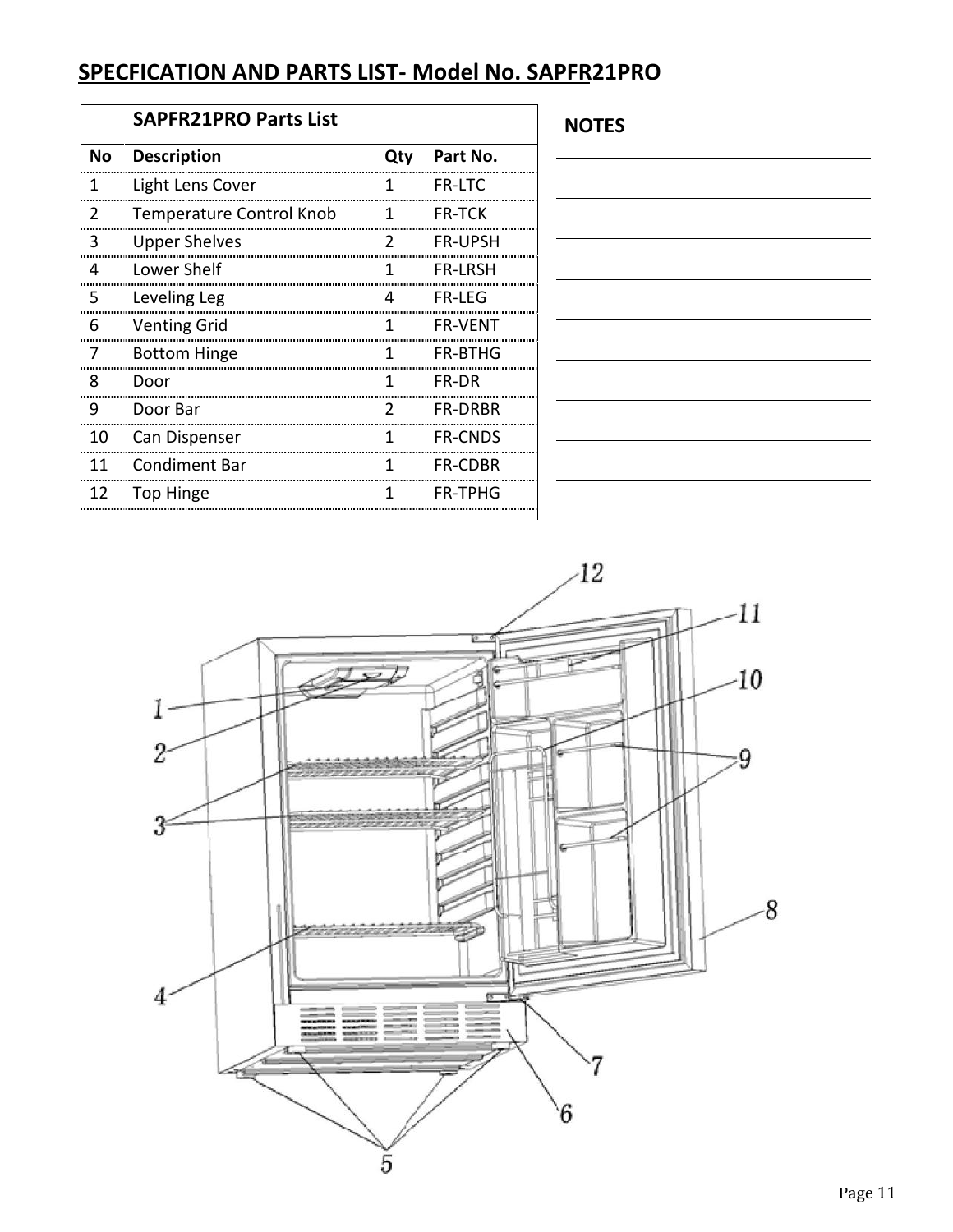**CAUTION:** Do not use boiling water because it may damage the plastic parts. In addition, never use a sharp or metallic instrument to remove frost as it may damage the cooling system and will void the warranty. We recommend using a plastic scraper.

# **Cleaning Your Refrigerator**

- 1. Turn the temperature control to "OFF", unplug the unit, and remove the food, shelf, and tray.
- 2. Wash the inside surfaces with a warm water and baking soda solution. The solution should be about 2 tablespoons of baking soda to a quart of water.
- 3. Wash the shelf and tray with a mild detergent solution.
- 4. The outside of the unit should be cleaned with mild detergent and warm water.
- 5. Wring excess water out of the sponge or cloth before cleaning the area of the controls, or any electrical parts.
- 6. Wash the outside cabinet with warm water and mild liquid detergent. Rinse well and wipe dry with a clean soft cloth.

**CAUTION:** Failure to unplug the unit could result in electrical shock or personal injury.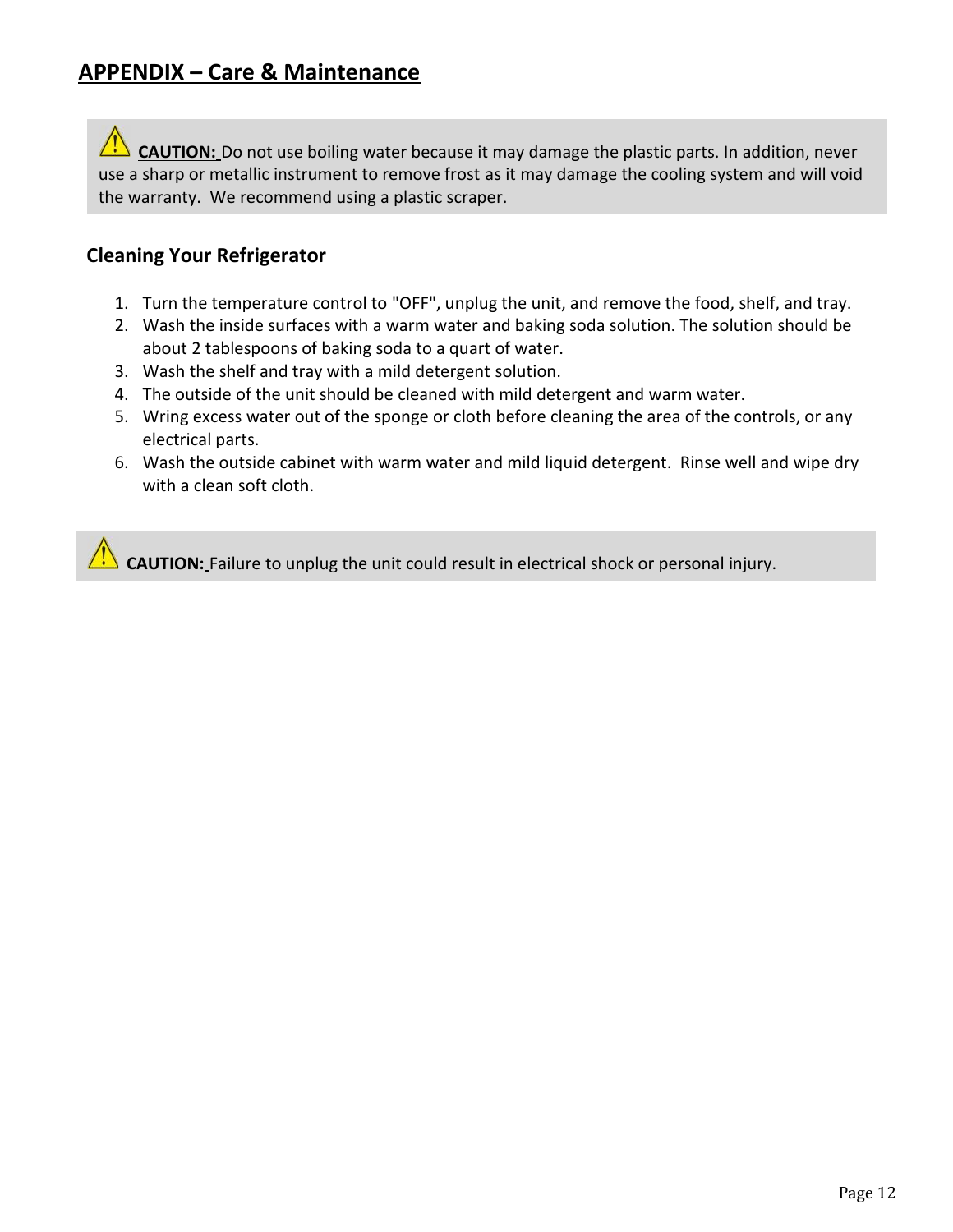# **APPENDIX – Electrical Wiring Diagram**

### **Power Failure**

Most power failures are corrected within a few hours and should not affect the temperature of your unit if you minimize the number of times the door is opened. If the power is going to be off for a longer period of time, you need to take the proper steps to protect your food.

#### **Technical Data**

| Data<br>Item              | Model     | RF40D       |
|---------------------------|-----------|-------------|
| Voltage                   |           | $110 -$     |
| Frequency                 | HZ        | 60          |
| Current                   | A         | 1.55        |
| <b>Input Wattage</b>      | ₩         | 115         |
| Comsumption               | Kw. h/24h | 0.85        |
| Volume                    | cutt      | 4.1         |
| Dimensions (W X D X H)    | mm        | 520*572*840 |
| Refrigerant               |           | R134a       |
| <b>Refrigerant Charge</b> | pounds    | 0.0883      |
| <b>High Pressure</b>      | psig      | 218         |
| <b>Low Pressure</b>       | psig      | 88          |
| Weight                    | KG        | 45          |
| Insulation                |           | PU          |

#### **Wiring Diagram**



Note: This wire diagram is just for reference only. The wiring label on back of refrigerator will be accurate.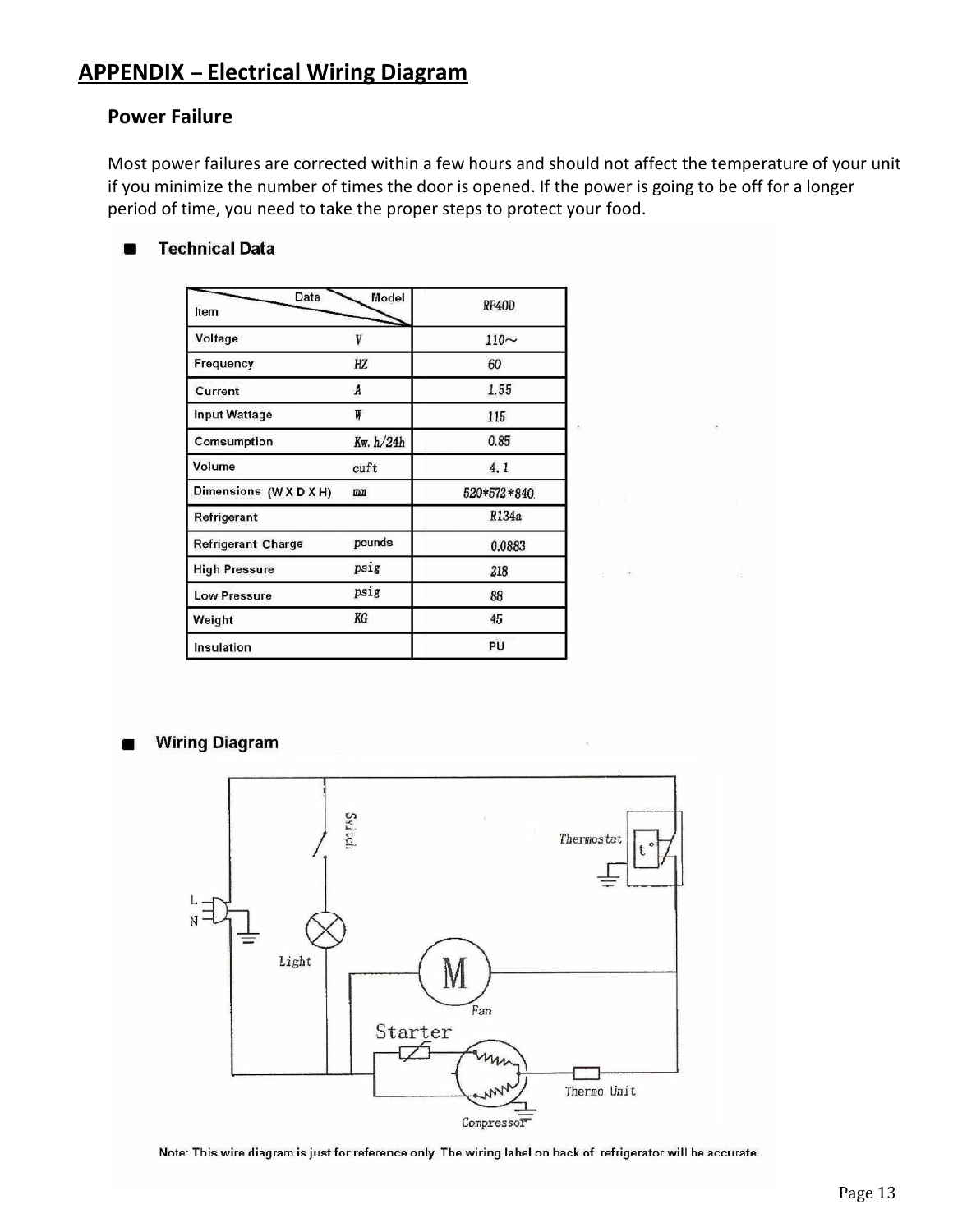### *QUESTION*

**Unit does not operate?**

#### **ANSWER**

Not plugged in. The circuit breaker tripped or a blown fuse. The unit temperature control is set at "OFF" position.

### *QUESTION*

**Turns on and off frequently?**

#### **ANSWER**

The room temperature is hotter than normal. A large amount of food has been added to the unit. The door is opened too often. The door is not closed completely. The temperature control is not set correctly. The door gasket does not seal properly. The unit does not have the correct clearances.

# *QUESTION*

**Vibrations?**

#### **ANSWER**

Check to assure that the unit is level.

### *QUESTION*

**The unit seems to make too much noise?**

#### **ANSWER**

The rattling noise may come from the flow of the refrigerant, which is normal. As each cycle ends, you may hear gurgling sounds caused by the flow of refrigerant in your unit. Contraction and expansion of the inside walls may cause popping and crackling noises. The unit is not level.

### *QUESTION*

**The door will not close properly?**

#### **ANSWER**

The unit is not level. The door was reversed and not properly installed. The gasket is dirty or bent. The shelves, bins, or baskets are out of position.